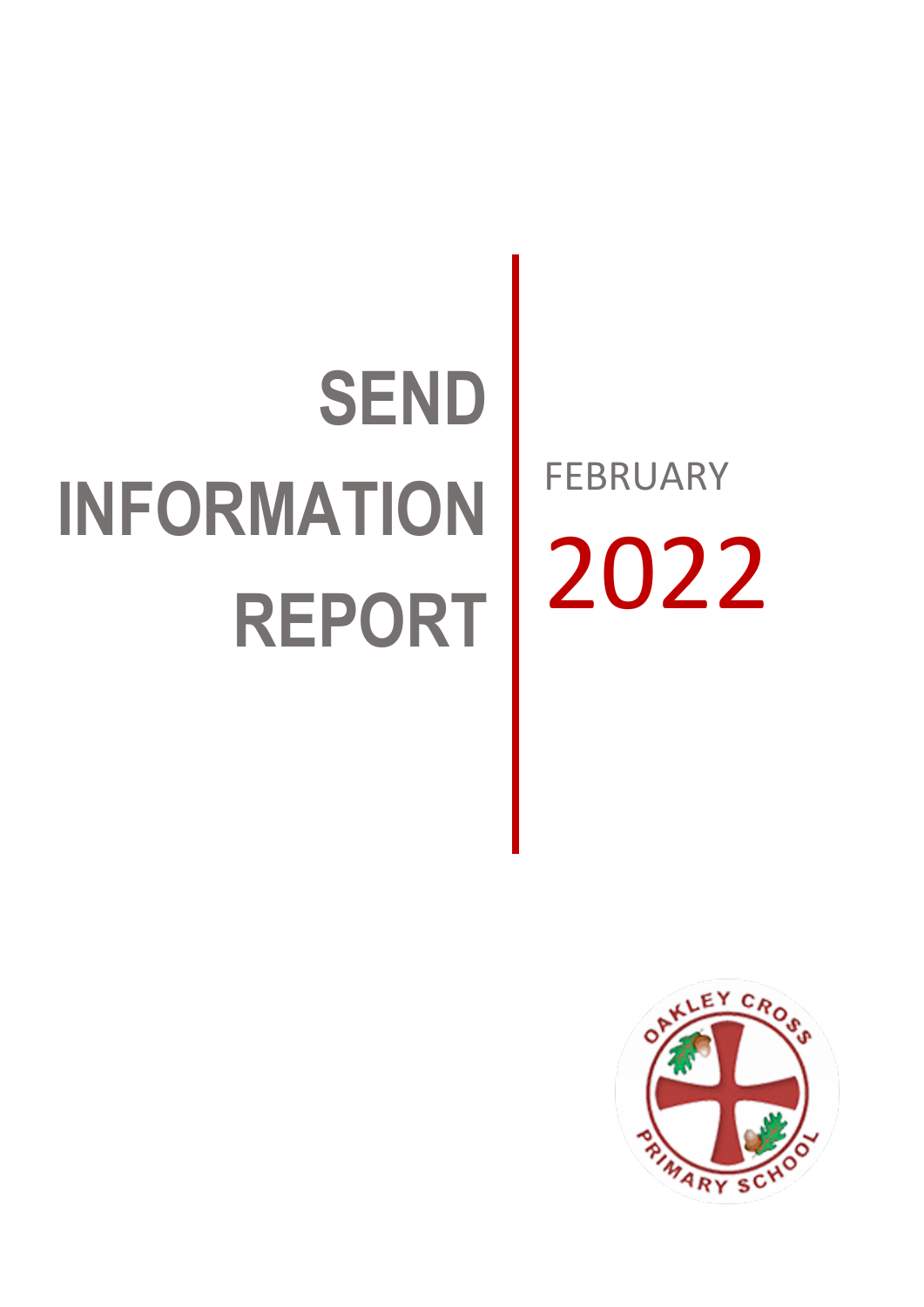## **Oakley Cross Primary School**

#### **SEND Information Report**



#### **Intent for SEND children at Oakley Cross Primary School**

Every child with SEND will achieve well based on their starting points and end points during their time in our school. SEND children will fulfil their potential and access our full curriculum with suitable adaptations where needed.

We endeavour to remove barriers to learning for our children by differentiating appropriately, giving correct support and making reasonable adjustments to our provision. We will develop the knowledge, understanding and skills of our SEND children and encourage them to apply what they know with increasing fluency and independence.

#### **Introduction**

Our **SEND Information Report** – which is part of Durham County [Council's](https://www.durham.gov.uk/localoffer) Local Offer – provides details about how we support children and young people with Special Educational Needs in our school.

The SEND Information Report was reviewed and updated February 2022.

At Oakley Cross Primary, we recognise that all pupils are entitled to a quality of provision that will enable them to achieve their potential. We believe in positive intervention, removing barriers to learning, raising expectations and levels of achievement and working in partnership with other agencies in order to provide a positive educational experience for all our pupils including those with a special educational need or disability.

This SEND Information Report should be read alongside the school's SEND Policy, the Equalities Information and Objectives and the Accessibility Plan.

#### **Key Contacts**

- Headteacher: Mrs Sian Atkinson can be contacted on 01388 833186 or by e-mailing oakleycross@durhamlearning.net.
- SENDCO and Deputy Headteacher: Mr Andrew Howe can be contacted on 01388 833186 or by e-mailing oakleycross@durhamlearning.net.
- SEND link Governor: Mr Graeme White can be contacted on 01388 833186 or by e-mailing oakleycross@durhamlearning.net.

#### **SEND Admissions**

For information on the admission of pupils with a disability, please visit the [School Admissions](https://www.oakleycross.durham.sch.uk/key-information/school-admissions/) section of our website and view the Accessibility Plan in our [School Policies](https://www.oakleycross.durham.sch.uk/key-information/school-policies/) section.

If you would like to discuss your child's SEND in more detail, please contact the school to arrange an appointment.



The full range of local support available for children/young people with SEND and their families within and outside of school can be found in the [County Durham Local Offer.](https://www.durham.gov.uk/localoffer)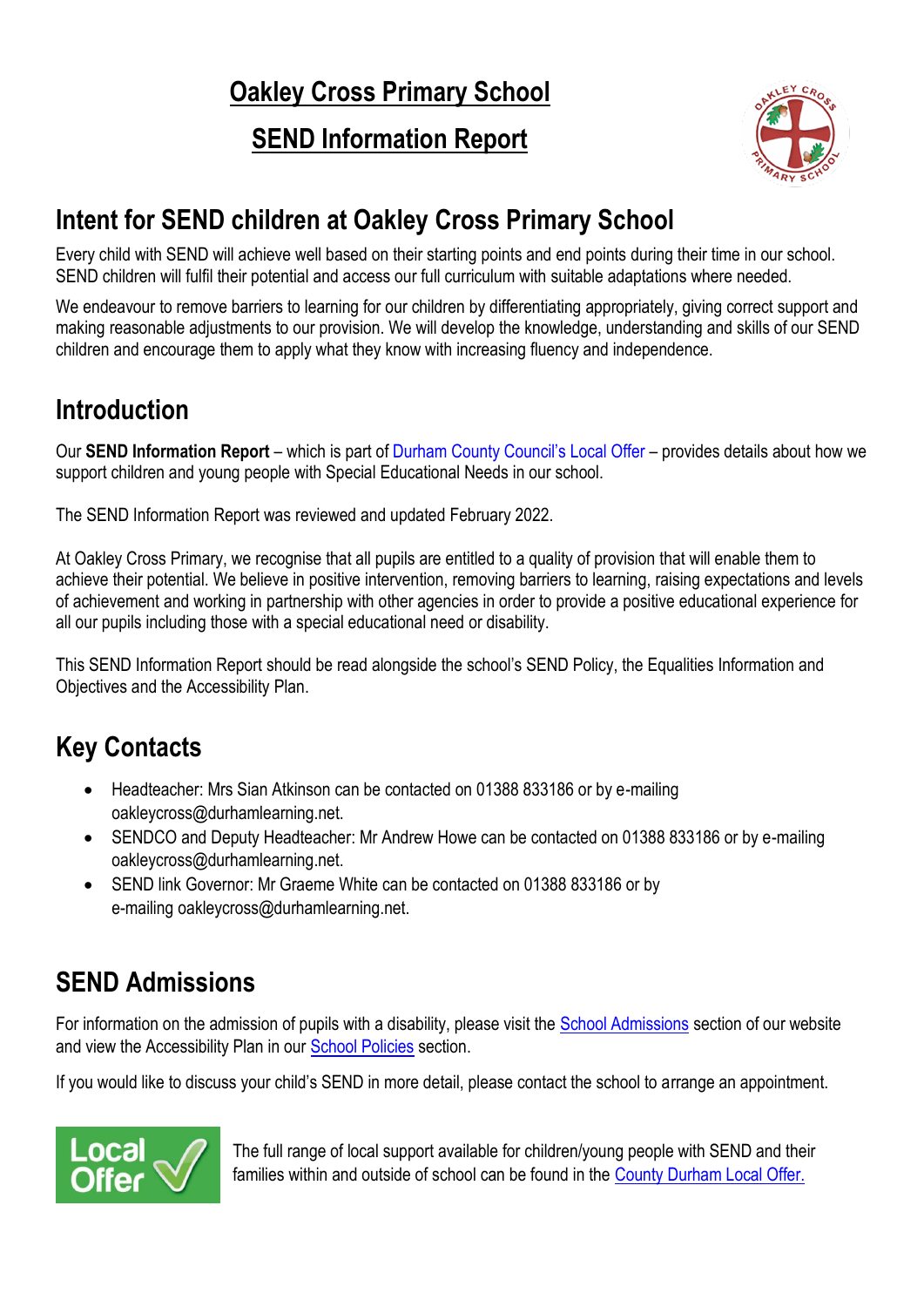#### **Our SEND Provision**

There are four broad areas of special educational need, these are:

- **Communication and Interaction**  This area of need includes children with Autism Spectrum Disorder and those with speech, language and communication needs
- **Cognition and Learning**  This includes children with specific learning difficulties, moderate learning difficulties, severe learning difficulties and profound and multiple learning difficulties
- **Social, Emotional and Mental Health Difficulties**  This includes any pupils who have an emotional, social or mental health need that is impacting on their ability to learn
- **Sensory and/or Physical Difficulties**  This area includes children with hearing impairment, visual impairment, multi-sensory impairment and physical difficulties.

#### **The kinds of SEND that are provided for:**

At Oakley Cross, we have experience of supporting children and young people with a wide range of need including:

- Autism Spectrum Disorder
- $\bullet$  ADHD
- Speech, Language or Communication Needs
- Social, Emotional and Mental Health Needs
- Physical Disabilities
- Literacy difficulties including Dyslexia
- Numeracy Difficulties including Dyscalculia
- Sensory Integration Disorder
- **•** Attachment Disorder
- Obsessive Compulsive Disorder
- Down Syndrome
- Narcolepsy
- Visual impairments
- Gross and Fine motor difficulties

The school provides data on the levels and types of need to the Local Authority. This is collected through the school census.

#### **Our approach to teaching children & young people with SEND**

Inclusive education means supporting all pupils to learn, contribute and participate in all aspects of school life alongside their peers. Our curriculum includes, not only the formal requirements of the Early Years Foundation Stage Curriculum / National Curriculum, but also a range of additional opportunities to enrich the experiences of all pupils.

The Curriculum also included the social aspects that are essential for lifelong learning, personal growth and development of independence.

At times, children may require additional support which is above that of quality first teaching. When this is the case, the child is placed on our SEND register. As a child on the SEND register, a support plan will be created in consultation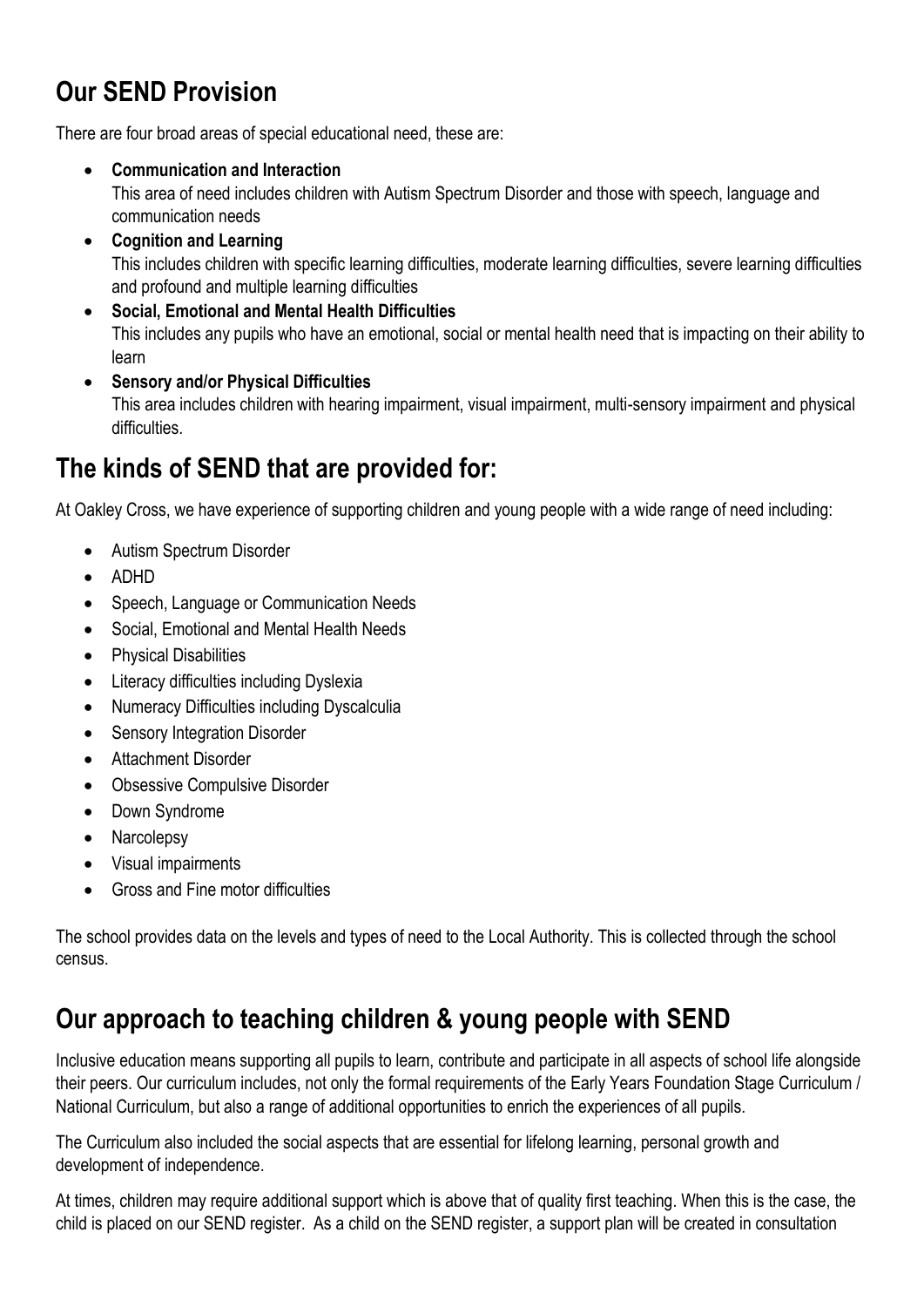with SENDCO, class teacher, parents/carers and the child. The SEND register is regularly reviewed and the needs of children will be assessed in order to ensure that the support given is suitable.

If your child has Special Educational Needs our SENDCO will:

- Ensure the right support is put in place for each child.
- Advise other teachers and teaching assistants on how to help each child and ensure they have an up to date Special Education Needs Support Plan detailing how their needs will be met in school.
- Arrange training for staff so they understand each child's needs.
- Work closely with parents on a regular basis to talk with them about their child's needs and listen to any ideas or concerns they may have.
- Work with other professionals (if necessary) who may be able to help individual children, e.g. speech and language therapist /medical professional/ educational psychologist.

SEND Support Plans will include:

- Short term targets for the child which are linked to their needs these targets will be SMART (specific, measurable, achievable, relevant and time-bound)
- Details of any extra support the child will get
- Who will give the child help
- How often the child will get help
- How and when the school will look at the child's progress again
- When they will be formally reviewed (usually each term three times per academic year)

#### **How we identify, assess and review children with special educational needs**

Most children and young people in mainstream schools will have their special educational needs met through good classroom practice. This is called Quality First Teaching.

#### **Early Identification of Need**

A special educational need can be a number of different things. For example, a child may be having problems with academic work or behaviour, which can be helped by providing extra support at school and by working in partnership with parents/carers. Problems may also be due to a disability which makes it more difficult for a child to use the same educational facilities that the school provides for the majority of children. For some children this may be a temporary difficulty, while others may have a long-term need for specialist help.

Types of special educational needs can include:

- General Learning Difficulties
- Social and Emotional Difficulties
- Cognition and Learning Difficulties
- Communication and Interaction Difficulties
- Speech and Language Difficulties
- Delays with gross or fine motor skills
- Other Physical or Medical Needs/Conditions

All of our children's needs are identified and met as early as possible through:

- A cycle of Assess, Plan, Do and Review which may include observation, assessment, target setting and monitoring
- listening to, and following up parental concerns
- listening to and taking into account the child's views, wishes and feelings
- the analysis of data including baseline assessments linked to EYFS to track individual children's progress over time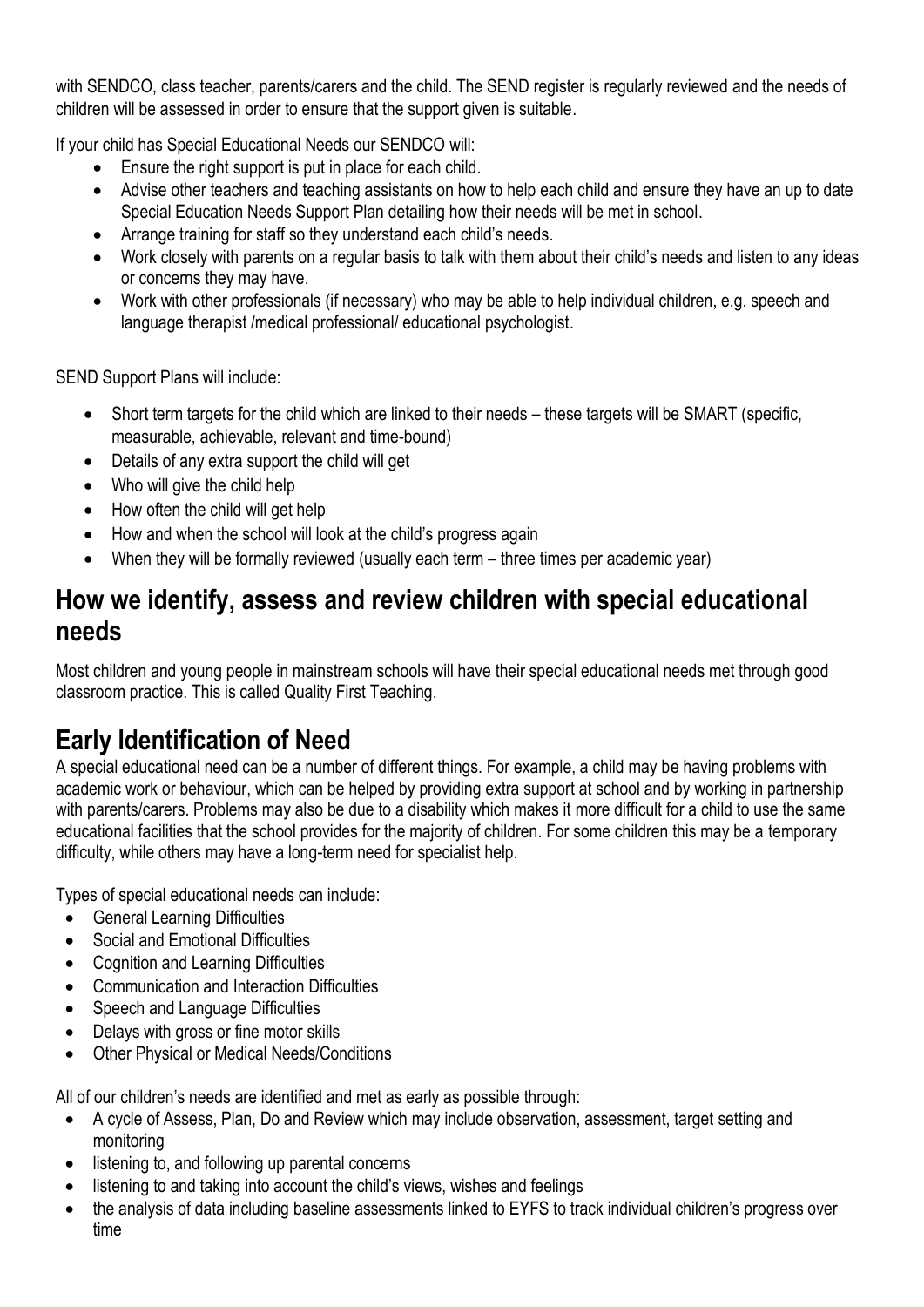- reviewing and improving staff understanding of a wide range of needs and effective strategies to meet those needs
- liaison with schools and other settings at mid/end of year transfer
- exchanging information from other services across education, health, care and the voluntary sector
- involving an external agency, and the Educational Psychology Service (EPS) as a minimum, where it is considered that a special educational need may be significant and long term and may require more in-depth and frequently reviewed cycles of assess, plan, do and review
- discussions on progress and which interventions are needed

#### **How we adapt the curriculum and learning environment for children & young people with SEND**

We adapt the curriculum and learning environment for pupils with SEND by:

- Changing the way activities are planned and delivered
- Matching activities to the ability / need of each child (differentiation)
- Adapting learning materials such as equipment and activities to suit each child's needs
- Offering small group support to promote skills identified in the child's SEND Support Plan
- Including movement breaks for children who need them
- Providing visual timetables, prompt cards and other resources, where needed
- Seeking advice from or enlisting the help of outside agencies and professionals e.g. Educational Psychology Service, Speech and Language, Emotional Wellbeing and Effective Learning

More details on how we adapt information, our environment and curriculum can be found in the Accessibility Plan which you can find in the [School Policies](https://www.oakleycross.durham.sch.uk/key-information/school-policies/) section of our website.

#### **SEND Support**

Where a pupil is identified as having a special educational need, we follow a graduated approach which takes the form of cycles of **"Assess, Plan, Do, Review".**

This means that we will:

- Assess a child's special educational needs
- Plan the provision to meet your child's aspirations and agreed outcomes
- Do put the provision in place to meet those outcomes
- Review the support and progress

As part of this approach, every child with SEND will have an individualised SEND Support Plan that describes the child's needs, outcomes & provision to meet those needs. Parents/carers and child/YP (where appropriate) views are integral to this process.

A small percentage of children and young people with significant and/or complex needs may require an assessment that could lead to an Education, Health and Care Plan (EHCP).

Children with complex difficulties in any/more than one of the four areas MAY be eligible for an EHCP assessment. This should be discussed in detail with the SENDCO. The process of applying for an EHCP takes up to twenty weeks and requires a vast amount of evidence to be submitted to the LA. Currently, we have two children with an EHCP. An EHCP does not mean the child receives one to one support in school, but some children do need extra support across the day including unstructured times. Each case is dealt with on an individual basis.

For more detailed information see the Local [Offer.](https://www.durham.gov.uk/localoffer)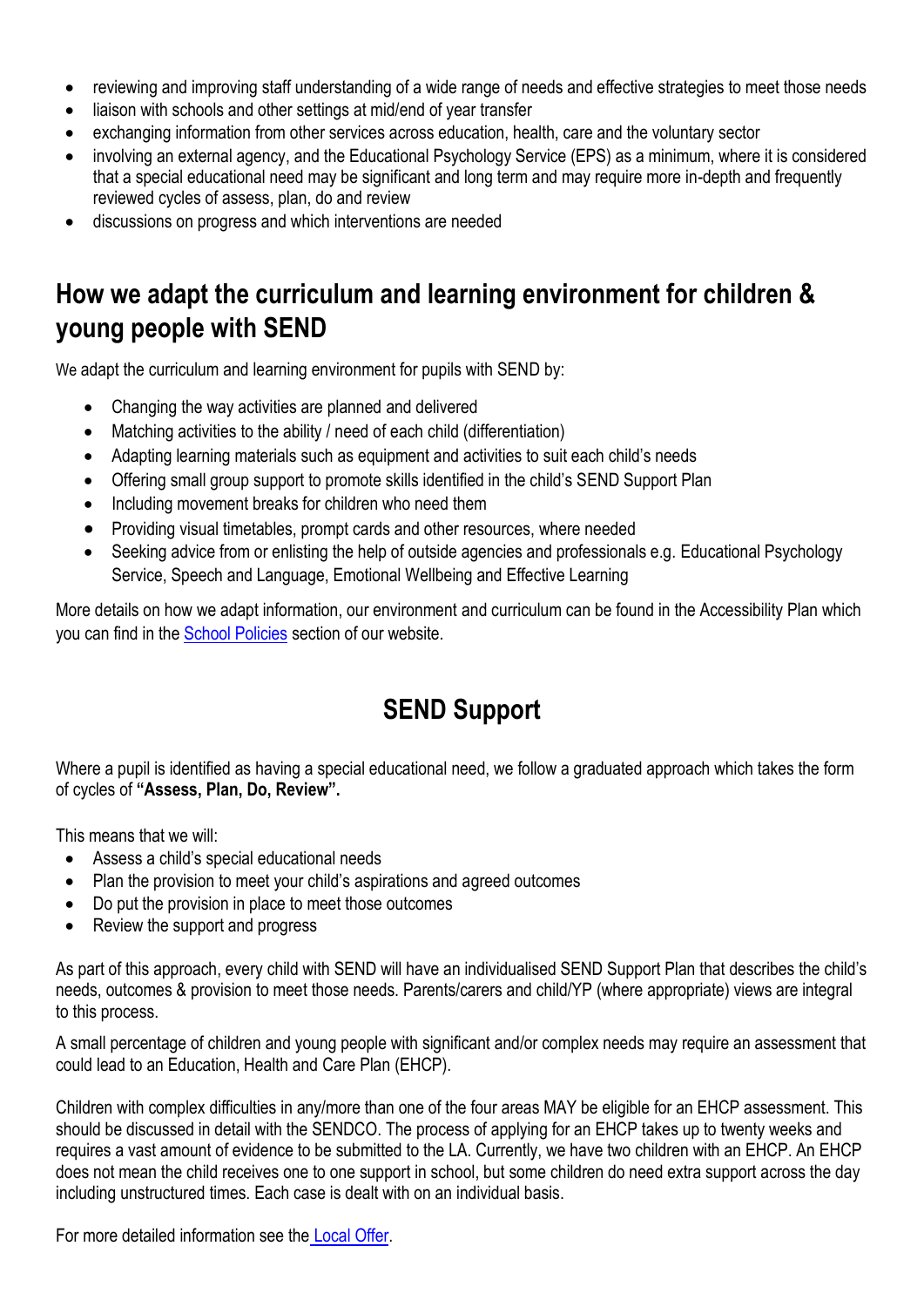#### **Details of Identification and Assessment of Pupils with SEND**

If teachers have a concern about a child, this is recorded on a short note.

A short note is shared with parents who can respond to the teacher's concern and add their own (if applicable).

If children receive more than one short note across the year, it is discussed with parents whether they may need a SEND Support Plan.

#### **How we respond to parental concerns**

We always encourage parents to come in and discuss any concerns with us face to face. Children who are working with a number of agencies will have termly reviews, even if they don't have an EHCP so that parents have a chance to discuss any concerns about the provision their child is receiving. All parents of children with SEND are invited in three times a year to speak to staff. We strive to ensure access to appropriate high quality teaching, differentiation and intervention for all of our SEND children. All planning is monitored by the SLT and subject leaders, books are collected in frequently and learning walks take place daily across the school to ensure high standards for all of our learners, including those with SEND.

For further information please view or download our Accessibility Plan which can be found in the School [Policies](https://www.oakleycross.durham.sch.uk/key-information/school-policies/) section of our website.

#### **How children with SEND engage in all activities?**

We enable all children to engage fully in all aspects of school life. To do this, we:

- Ensure that all children with SEND are fully included in all activities of the school in order to promote the highest levels of achievement.
- Ensure that all pupils have access to the school curriculum and all school activities.
- Ensure every child has the entitlement to a sense of achievement.

#### **How we evaluate the effectiveness of SEND Provision**

We continuously ensure the provision has a positive impact on the outcomes for all of our children/young people. We do this in a variety of ways, including:

- Robust evaluation of policy and practice
- Book scrutinies of SEND children
- Pupil Interviews
- Annual report to Governors
- SENDCO/SLT/Governor monitoring
- Learning walks by the SENDCO and SLT
- End of Key Stage data
- Internal data and Pupil Progress meetings
- Performance management objectives

#### **Support for Emotional & Social Development**

At Oakley Cross we have developed a number of partnerships and consult with a wide range of agencies in order to support our children with pastoral, medical and social needs.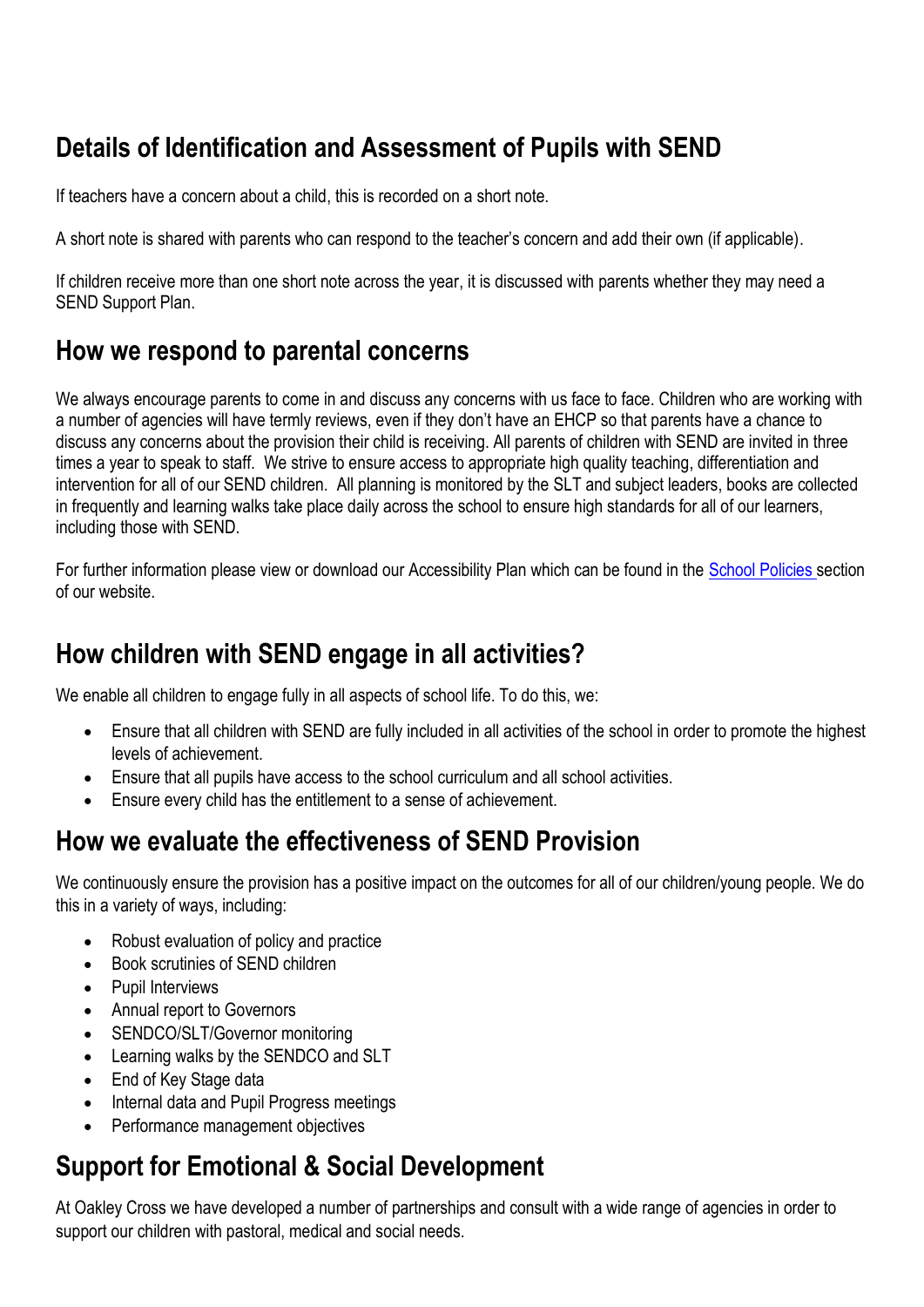At Oakley Cross we believe that a child's education extends beyond subjects covered by the National Curriculum and Religious Education. PSHE helps give children the knowledge, skills and understanding they need to lead confident, healthy and independent lives and to become informed, active and responsible citizens. It encourages children to develop their emotional intelligence, build their knowledge of factors contributing to a healthy lifestyle and develop respectful relationships with others.

Our policy therefore, seeks to embed PSHE firmly within the school curriculum and requires it to be part of the explicit as well as the hidden curriculum. All children are encouraged to recognise and express their feelings and learn to contribute to whole class discussions. Some children may access small group intervention if they require extra support in developing these skills. We have worked with our children, including those with SEND, to educate them in recognising what bullying is, how to report it and strategies to support themselves and others. Our Anti-Bullying Policy gives further details. We believe that children have a right to work and play in a safe, nonthreatening environment.

We provide support for children with social and emotional needs at a school based level in the following ways:

- Calm Club
- Mental Health First Aider (Mrs Geraty)
- Lunch club (and support at unstructured times)
- Pastoral drop in sessions
- Mental Health Support [Children, Young People and Families](https://durham.gov.uk/article/23374/Mental-health-and-emotional-support-for-children-young-people-and-families-in-County-Durham)
- Additional support through our attendance officer, Mrs Mathwin

#### **Looked After Children with SEND**

We have a Designated Teacher for Children Looked After and SENDCO (Mr A Howe) who works to ensure all teachers in school understand the implications for those children who are looked after and have SEND.

The designated CLA teacher reviews the child's progress through the PEP (Personal Education Plan) process with the relevant Local Authority and carers.

If the child also has a SEND Support Plan/EHCP this can be reviewed at the same time and should complement the targets on the PEP.

#### **SEN Transition**

At Oakley Cross we understand the importance of a smooth transition for all children, as well as those children who may require extra support. We recognise that transitions can be difficult for a child with SEND and we take steps to ensure that any transition is as smooth as possible.

Transition into Nursery is based very much upon an individual child's needs. We want all children to feel safe, secure and happy at Oakley Cross and for that reason starting nursery may look different for many children. Each child will be welcomed along to nursery, with family members, prior to starting nursery. While children play, supported by a member of staff, parents have the opportunity to ask any questions and receive key information about their up and coming days at nursery.

Transition into Reception class is supported throughout a child's time in nursery. Staff frequently visit Nursery to engage with the children, and the children often go into the Reception to talk to staff and interact with the children. Additional transition time is arranged in June and July when nursery pupils will attend Reception for their usual nursery session. This is also the case across the rest of the school where all children participate in a 'Move Up Day' and spend the day in their new class.

It is sometimes necessary to provide children with a transition booklet including information regarding their new class teacher and photos of their new classroom environment. Additional arrangements may also be made to ease children's anxieties during the transition process.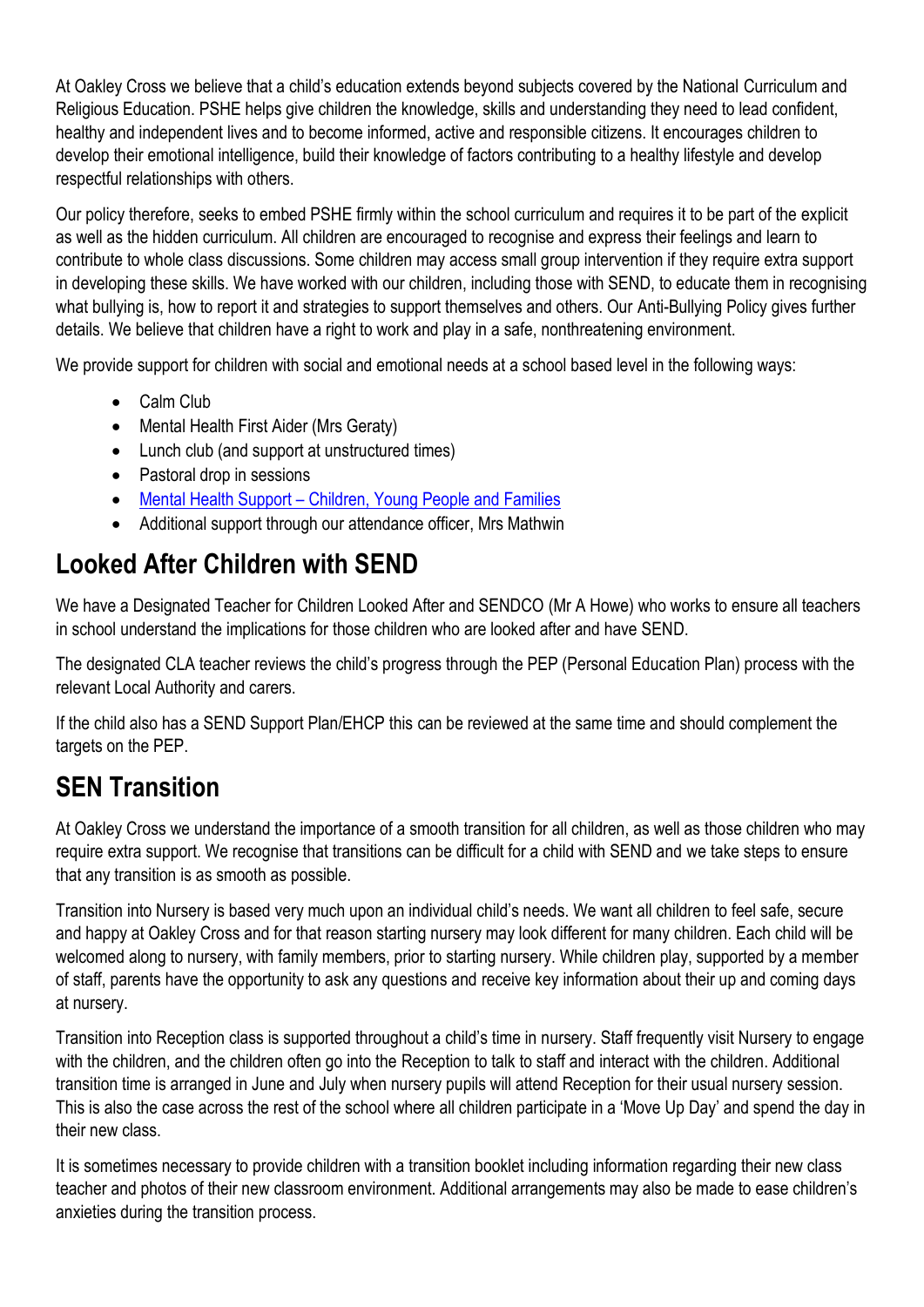For any in-year transfers, we work closely with the child's previous school to make sure the correct support and intervention is in place for the child as soon as they begin. The SENDCO attends all relevant transition meetings for the new child and will meet both the child and parents/carers before their admission date.

We work in close partnership with our secondary schools to provide an enhanced level of transition for those who we feel would benefit. This may take the form of additional visits for pupils or one to one or small group working with secondary school staff. The SENDCO ensures that all relevant paperwork is received by the next school.

The period of transition depends on the individual needs of the child. If it is felt appropriate, secondary school colleagues will attend Annual Reviews to meet the current class teacher, parents and most importantly the pupil. We are particularly keen to involve parents as much as possible in their child's transition to secondary school. When a secondary school has been allocated to the child, parents are fully involved and consulted at all stages of the transition process.

#### **SEN Specialist Expertise**

Our SENDCO, Andrew Howe, has a Bachelor of Education Degree (BEd) is currently completing the NASENCO award. He can be contacted via phone on 01388 833186 or via e-mail at oakleycross@durhamlearning.net More details of the SENDCO's role can be found in the SEN Policy which you can find in the School Policies section of our website.

#### **External Specialists and Other Bodies**

The school enjoys good working relationships with a wide range of people who provide services to children and young people with SEND.

The external specialists may:

- Act in an advisory capacity
- Extend expertise of school staff
- Provide additional assessment
- Support a child directly
- Suggest statutory assessment is advisable
- Consult with all parties involved with the child

At Oakley Cross we work in partnership with the following people:

- [Durham SEND Information, Advice and Support Service](https://durhamsendiass.info/)
- [Durham County Council Local Offer](https://www.durham.gov.uk/localoffer)
- CAMHS Assessment Team
- Educational Psychology
- Cognition and Learning
- Speech and Language Therapy
- EWEL Emotional Wellbeing and Effective Learning
- EMTAS Ethnic Minority and Traveller Achievement Service
- Behaviour Support Services
- School Nurse Service
- Educational Welfare Officer

### **How We Secure Specialist Expertise**

Our Additional Needs Budget is used to support children and young people with SEND.

This is used to support children and young people with SEND by:

Buying time with outside agencies to provide advice and support